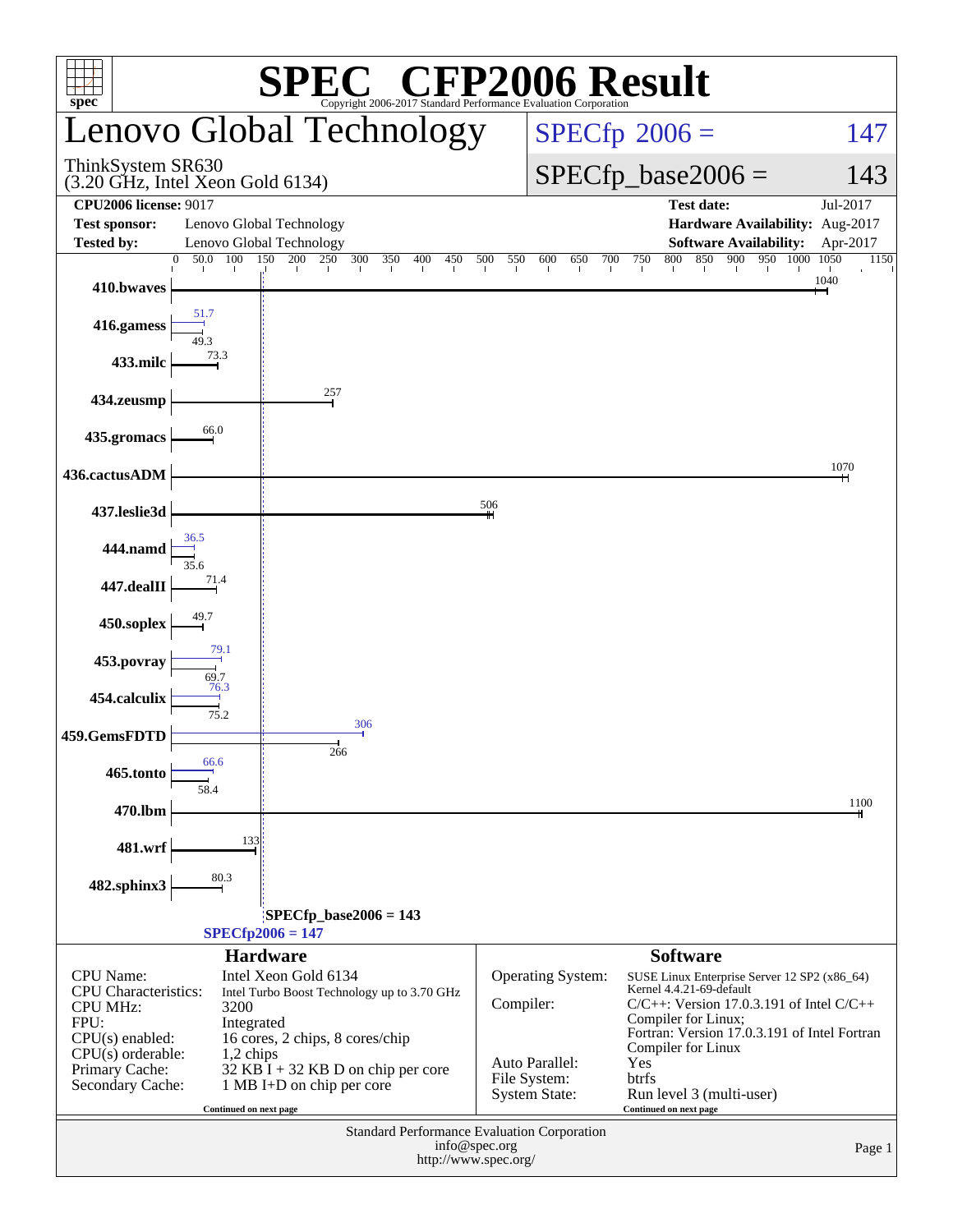

### enovo Global Technology

#### ThinkSystem SR630

(3.20 GHz, Intel Xeon Gold 6134)

 $SPECfp2006 = 147$  $SPECfp2006 = 147$ 

#### $SPECfp\_base2006 = 143$

| <b>CPU2006 license: 9017</b>                  |                                                                    |                                         | <b>Test date:</b><br>Jul-2017             |  |  |  |
|-----------------------------------------------|--------------------------------------------------------------------|-----------------------------------------|-------------------------------------------|--|--|--|
| <b>Test sponsor:</b>                          | Lenovo Global Technology                                           | Hardware Availability: Aug-2017         |                                           |  |  |  |
| <b>Tested by:</b>                             | Lenovo Global Technology                                           |                                         | <b>Software Availability:</b><br>Apr-2017 |  |  |  |
| L3 Cache:<br>Other Cache:                     | 24.75 MB I+D on chip per chip<br>None                              | <b>Base Pointers:</b><br>Peak Pointers: | 64-bit<br>$32/64$ -bit                    |  |  |  |
| Memory:<br>Disk Subsystem:<br>Other Hardware: | 384 GB (24 x 16 GB 2Rx8 PC4-2666V-R)<br>1 x 800 GB SAS SSD<br>None | Other Software:                         | None                                      |  |  |  |

**[Results Table](http://www.spec.org/auto/cpu2006/Docs/result-fields.html#ResultsTable)**

| Results Table    |                                                                                                          |              |                |       |                |       |                |              |                |              |                |              |
|------------------|----------------------------------------------------------------------------------------------------------|--------------|----------------|-------|----------------|-------|----------------|--------------|----------------|--------------|----------------|--------------|
|                  | <b>Base</b>                                                                                              |              |                |       |                |       | <b>Peak</b>    |              |                |              |                |              |
| <b>Benchmark</b> | <b>Seconds</b>                                                                                           | <b>Ratio</b> | <b>Seconds</b> | Ratio | <b>Seconds</b> | Ratio | <b>Seconds</b> | <b>Ratio</b> | <b>Seconds</b> | <b>Ratio</b> | <b>Seconds</b> | <b>Ratio</b> |
| 410.bwayes       | 13.2                                                                                                     | 1030         | 13.0           | 1050  | 13.0           | 1040  | 13.2           | 1030         | 13.0           | 1050         | <b>13.0</b>    | 1040         |
| 416.gamess       | 397                                                                                                      | 49.3         | 397            | 49.3  | 398            | 49.2  | 379            | 51.7         | 379            | 51.6         | <u>379</u>     | 51.7         |
| $433$ .milc      | 127                                                                                                      | 72.2         | 125            | 73.3  | 125            | 73.5  | 127            | 72.2         | <u>125</u>     | 73.3         | 125            | 73.5         |
| $434$ . zeusmp   | 35.6                                                                                                     | 256          | 35.4           | 257   | 35.3           | 258   | 35.6           | 256          | 35.4           | 257          | 35.3           | 258          |
| $435.$ gromacs   | 108                                                                                                      | 66.0         | 108            | 66.1  | 108            | 66.0  | 108            | 66.0         | 108            | 66.1         | 108            | 66.0         |
| 436.cactusADM    | 11.1                                                                                                     | 1080         | 11.2           | 1070  | 11.2           | 1070  | 11.1           | 1080         | 11.2           | 1070         | <b>11.2</b>    | 1070         |
| 437.leslie3d     | 18.7                                                                                                     | 504          | 18.6           | 506   | 18.3           | 512   | 18.7           | 504          | 18.6           | 506          | 18.3           | 512          |
| 444.namd         | 225                                                                                                      | 35.6         | 225            | 35.6  | 225            | 35.6  | 220            | 36.5         | 220            | 36.5         | 220            | 36.5         |
| $447$ .dealII    | 160                                                                                                      | 71.4         | 161            | 71.2  | 160            | 71.5  | 160            | 71.4         | 161            | 71.2         | 160            | 71.5         |
| $450$ .soplex    | 164                                                                                                      | 50.8         | 168            | 49.6  | 168            | 49.7  | 164            | 50.8         | 168            | 49.6         | 168            | 49.7         |
| $453$ .povray    | 76.3                                                                                                     | 69.7         | 76.0           | 70.0  | 76.5           | 69.5  | 67.3           | 79.1         | 67.2           | 79.2         | 67.4           | 78.9         |
| $454$ .calculix  | <b>110</b>                                                                                               | 75.2         | 110            | 75.3  | 110            | 75.2  | 108            | 76.3         | 109            | 76.0         | 108            | 76.6         |
| 459.GemsFDTD     | 39.8                                                                                                     | 266          | 40.0           | 265   | 39.9           | 266   | 34.6           | 306          | 34.7           | 306          | 34.8           | 305          |
| $ 465$ .tonto    | 168                                                                                                      | 58.4         | 169            | 58.3  | 167            | 58.9  | 148            | 66.6         | 148            | 66.7         | 148            | 66.6         |
| 470.1bm          | 12.5                                                                                                     | 1100         | 12.5           | 1100  | 12.5           | 1100  | 12.5           | 1100         | 12.5           | <b>1100</b>  | 12.5           | 1100         |
| $ 481$ .wrf      | 83.9                                                                                                     | 133          | 83.5           | 134   | 84.2           | 133   | 83.9           | 133          | 83.5           | 134          | 84.2           | 133          |
| 482.sphinx3      | 243                                                                                                      | 80.3         | 244            | 79.9  | 242            | 80.4  | 243            | 80.3         | 244            | 79.9         | 242            | 80.4         |
|                  | Results appear in the order in which they were run. Bold underlined text indicates a median measurement. |              |                |       |                |       |                |              |                |              |                |              |

#### **[Operating System Notes](http://www.spec.org/auto/cpu2006/Docs/result-fields.html#OperatingSystemNotes)**

Stack size set to unlimited using "ulimit -s unlimited"

#### **[Platform Notes](http://www.spec.org/auto/cpu2006/Docs/result-fields.html#PlatformNotes)**

BIOS configuration: Choose Operating Mode set to Maximum Performance Hyper-Threading set to Disable LLC dead line alloc set to Disable Sysinfo program /home/cpu2006-1.2-ic17.0u3/config/sysinfo.rev6993 Revision 6993 of 2015-11-06 (b5e8d4b4eb51ed28d7f98696cbe290c1) running on Cable-SPECcpu2017-SUSE12SP2 Fri Jul 28 00:02:30 2017

 This section contains SUT (System Under Test) info as seen by some common utilities. To remove or add to this section, see: Continued on next page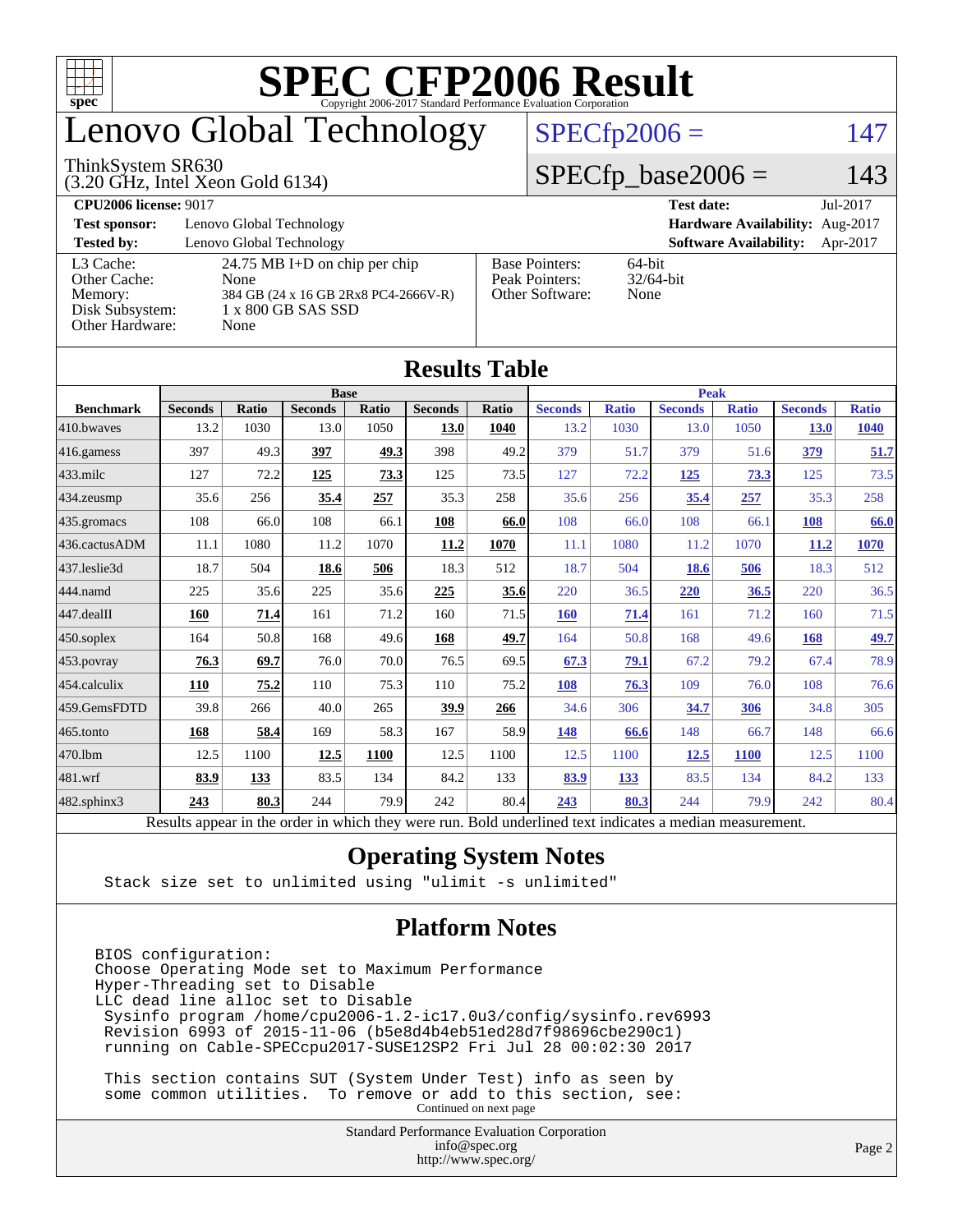

### enovo Global Technology

ThinkSystem SR630

 $SPECTp2006 = 147$ 

(3.20 GHz, Intel Xeon Gold 6134)

 $SPECTp\_base2006 = 143$ 

**[CPU2006 license:](http://www.spec.org/auto/cpu2006/Docs/result-fields.html#CPU2006license)** 9017 **[Test date:](http://www.spec.org/auto/cpu2006/Docs/result-fields.html#Testdate)** Jul-2017

**[Test sponsor:](http://www.spec.org/auto/cpu2006/Docs/result-fields.html#Testsponsor)** Lenovo Global Technology **[Hardware Availability:](http://www.spec.org/auto/cpu2006/Docs/result-fields.html#HardwareAvailability)** Aug-2017 **[Tested by:](http://www.spec.org/auto/cpu2006/Docs/result-fields.html#Testedby)** Lenovo Global Technology **[Software Availability:](http://www.spec.org/auto/cpu2006/Docs/result-fields.html#SoftwareAvailability)** Apr-2017

**[Platform Notes \(Continued\)](http://www.spec.org/auto/cpu2006/Docs/result-fields.html#PlatformNotes)**

 <http://www.spec.org/cpu2006/Docs/config.html#sysinfo> From /proc/cpuinfo

Standard Performance Evaluation Corporation [info@spec.org](mailto:info@spec.org) model name : Intel(R) Xeon(R) Gold 6134 CPU @ 3.20GHz 2 "physical id"s (chips) 16 "processors" cores, siblings (Caution: counting these is hw and system dependent. The following excerpts from /proc/cpuinfo might not be reliable. Use with caution.) cpu cores : 8 siblings physical 0: cores 0 2 3 9 16 19 26 27 physical 1: cores 0 4 5 6 16 19 20 22 cache size : 25344 KB From /proc/meminfo<br>MemTotal: 395892352 kB HugePages\_Total: 0<br>Hugepagesize: 2048 kB Hugepagesize: From /etc/\*release\* /etc/\*version\* SuSE-release: SUSE Linux Enterprise Server 12 (x86\_64) VERSION = 12 PATCHLEVEL = 2 # This file is deprecated and will be removed in a future service pack or release. # Please check /etc/os-release for details about this release. os-release: NAME="SLES" VERSION="12-SP2" VERSION\_ID="12.2" PRETTY\_NAME="SUSE Linux Enterprise Server 12 SP2" ID="sles" ANSI\_COLOR="0;32" CPE\_NAME="cpe:/o:suse:sles:12:sp2" uname -a: Linux Cable-SPECcpu2017-SUSE12SP2 4.4.21-69-default #1 SMP Tue Oct 25 10:58:20 UTC 2016 (9464f67) x86\_64 x86\_64 x86\_64 GNU/Linux run-level 3 Jul 28 00:02 SPEC is set to: /home/cpu2006-1.2-ic17.0u3 Filesystem Type Size Used-Avail-Use%-Mounted-on-<br>
/dev/sda2 btrfs 744G 35G 708G 5%-/home /dev/sda2 btrfs 744G 35G 708G 5% /home Additional information from dmidecode: Warning: Use caution when you interpret this section. The 'dmidecode' program reads system data which is "intended to allow hardware to be accurately determined", but the intent may not be met, as there are frequent changes to hardware, firmware, and the "DMTF SMBIOS" standard.<br>Continued on next page

<http://www.spec.org/>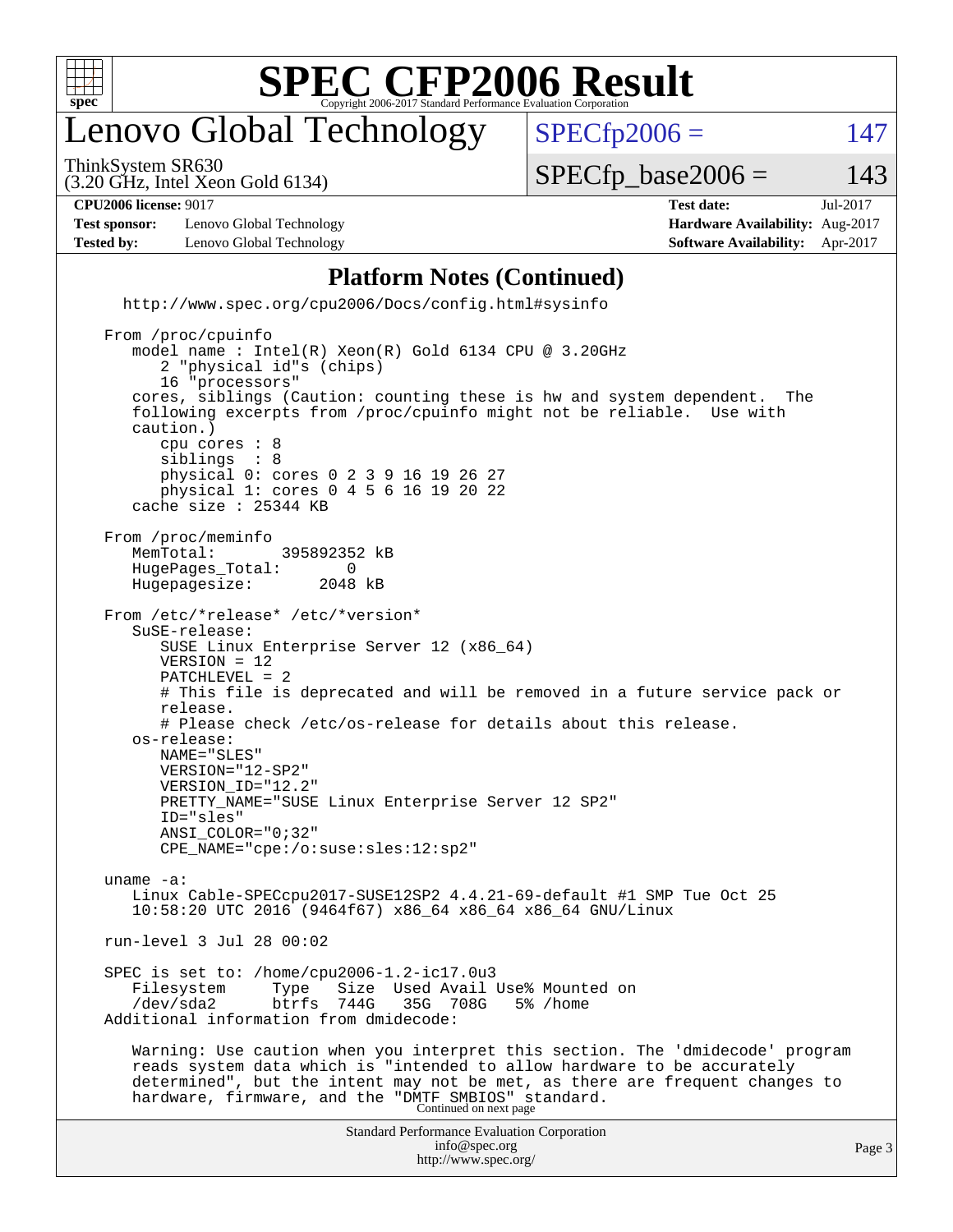

### enovo Global Technology

ThinkSystem SR630

(3.20 GHz, Intel Xeon Gold 6134)

 $SPECTp2006 = 147$ 

#### $SPECfp\_base2006 = 143$

**[Test sponsor:](http://www.spec.org/auto/cpu2006/Docs/result-fields.html#Testsponsor)** Lenovo Global Technology **[Hardware Availability:](http://www.spec.org/auto/cpu2006/Docs/result-fields.html#HardwareAvailability)** Aug-2017 **[Tested by:](http://www.spec.org/auto/cpu2006/Docs/result-fields.html#Testedby)** Lenovo Global Technology **[Software Availability:](http://www.spec.org/auto/cpu2006/Docs/result-fields.html#SoftwareAvailability)** Apr-2017

**[CPU2006 license:](http://www.spec.org/auto/cpu2006/Docs/result-fields.html#CPU2006license)** 9017 **[Test date:](http://www.spec.org/auto/cpu2006/Docs/result-fields.html#Testdate)** Jul-2017

#### **[Platform Notes \(Continued\)](http://www.spec.org/auto/cpu2006/Docs/result-fields.html#PlatformNotes)**

 BIOS Lenovo -[IVE109Q-1.00]- 06/28/2017 Memory: 24x Samsung M393A2K43BB1-CTD 16 GB 2 rank 2666 MHz

(End of data from sysinfo program)

#### **[General Notes](http://www.spec.org/auto/cpu2006/Docs/result-fields.html#GeneralNotes)**

Environment variables set by runspec before the start of the run: KMP\_AFFINITY = "granularity=fine,compact" LD\_LIBRARY\_PATH = "/home/cpu2006-1.2-ic17.0u3/lib/ia32:/home/cpu2006-1.2-ic17.0u3/lib/intel64:/home/cpu2006-1.2-ic17.0u3/sh10.2" OMP\_NUM\_THREADS = "16"

 Binaries compiled on a system with 1x Intel Core i7-4790 CPU + 32GB RAM memory using Redhat Enterprise Linux 7.2 Transparent Huge Pages disabled with: echo never > /sys/kernel/mm/transparent\_hugepage/enabled Filesystem page cache cleared with: shell invocation of 'sync; echo 3 > /proc/sys/vm/drop\_caches' prior to run

#### **[Base Compiler Invocation](http://www.spec.org/auto/cpu2006/Docs/result-fields.html#BaseCompilerInvocation)**

[C benchmarks](http://www.spec.org/auto/cpu2006/Docs/result-fields.html#Cbenchmarks): [icc -m64](http://www.spec.org/cpu2006/results/res2017q4/cpu2006-20170918-49554.flags.html#user_CCbase_intel_icc_64bit_bda6cc9af1fdbb0edc3795bac97ada53)

[C++ benchmarks:](http://www.spec.org/auto/cpu2006/Docs/result-fields.html#CXXbenchmarks) [icpc -m64](http://www.spec.org/cpu2006/results/res2017q4/cpu2006-20170918-49554.flags.html#user_CXXbase_intel_icpc_64bit_fc66a5337ce925472a5c54ad6a0de310)

[Fortran benchmarks](http://www.spec.org/auto/cpu2006/Docs/result-fields.html#Fortranbenchmarks): [ifort -m64](http://www.spec.org/cpu2006/results/res2017q4/cpu2006-20170918-49554.flags.html#user_FCbase_intel_ifort_64bit_ee9d0fb25645d0210d97eb0527dcc06e)

[Benchmarks using both Fortran and C](http://www.spec.org/auto/cpu2006/Docs/result-fields.html#BenchmarksusingbothFortranandC): [icc -m64](http://www.spec.org/cpu2006/results/res2017q4/cpu2006-20170918-49554.flags.html#user_CC_FCbase_intel_icc_64bit_bda6cc9af1fdbb0edc3795bac97ada53) [ifort -m64](http://www.spec.org/cpu2006/results/res2017q4/cpu2006-20170918-49554.flags.html#user_CC_FCbase_intel_ifort_64bit_ee9d0fb25645d0210d97eb0527dcc06e)

#### **[Base Portability Flags](http://www.spec.org/auto/cpu2006/Docs/result-fields.html#BasePortabilityFlags)**

 410.bwaves: [-DSPEC\\_CPU\\_LP64](http://www.spec.org/cpu2006/results/res2017q4/cpu2006-20170918-49554.flags.html#suite_basePORTABILITY410_bwaves_DSPEC_CPU_LP64) 416.gamess: [-DSPEC\\_CPU\\_LP64](http://www.spec.org/cpu2006/results/res2017q4/cpu2006-20170918-49554.flags.html#suite_basePORTABILITY416_gamess_DSPEC_CPU_LP64) 433.milc: [-DSPEC\\_CPU\\_LP64](http://www.spec.org/cpu2006/results/res2017q4/cpu2006-20170918-49554.flags.html#suite_basePORTABILITY433_milc_DSPEC_CPU_LP64) 434.zeusmp: [-DSPEC\\_CPU\\_LP64](http://www.spec.org/cpu2006/results/res2017q4/cpu2006-20170918-49554.flags.html#suite_basePORTABILITY434_zeusmp_DSPEC_CPU_LP64) 435.gromacs: [-DSPEC\\_CPU\\_LP64](http://www.spec.org/cpu2006/results/res2017q4/cpu2006-20170918-49554.flags.html#suite_basePORTABILITY435_gromacs_DSPEC_CPU_LP64) [-nofor\\_main](http://www.spec.org/cpu2006/results/res2017q4/cpu2006-20170918-49554.flags.html#user_baseLDPORTABILITY435_gromacs_f-nofor_main) 436.cactusADM: [-DSPEC\\_CPU\\_LP64](http://www.spec.org/cpu2006/results/res2017q4/cpu2006-20170918-49554.flags.html#suite_basePORTABILITY436_cactusADM_DSPEC_CPU_LP64) [-nofor\\_main](http://www.spec.org/cpu2006/results/res2017q4/cpu2006-20170918-49554.flags.html#user_baseLDPORTABILITY436_cactusADM_f-nofor_main) 437.leslie3d: [-DSPEC\\_CPU\\_LP64](http://www.spec.org/cpu2006/results/res2017q4/cpu2006-20170918-49554.flags.html#suite_basePORTABILITY437_leslie3d_DSPEC_CPU_LP64) 444.namd: [-DSPEC\\_CPU\\_LP64](http://www.spec.org/cpu2006/results/res2017q4/cpu2006-20170918-49554.flags.html#suite_basePORTABILITY444_namd_DSPEC_CPU_LP64) 447.dealII: [-DSPEC\\_CPU\\_LP64](http://www.spec.org/cpu2006/results/res2017q4/cpu2006-20170918-49554.flags.html#suite_basePORTABILITY447_dealII_DSPEC_CPU_LP64)

Continued on next page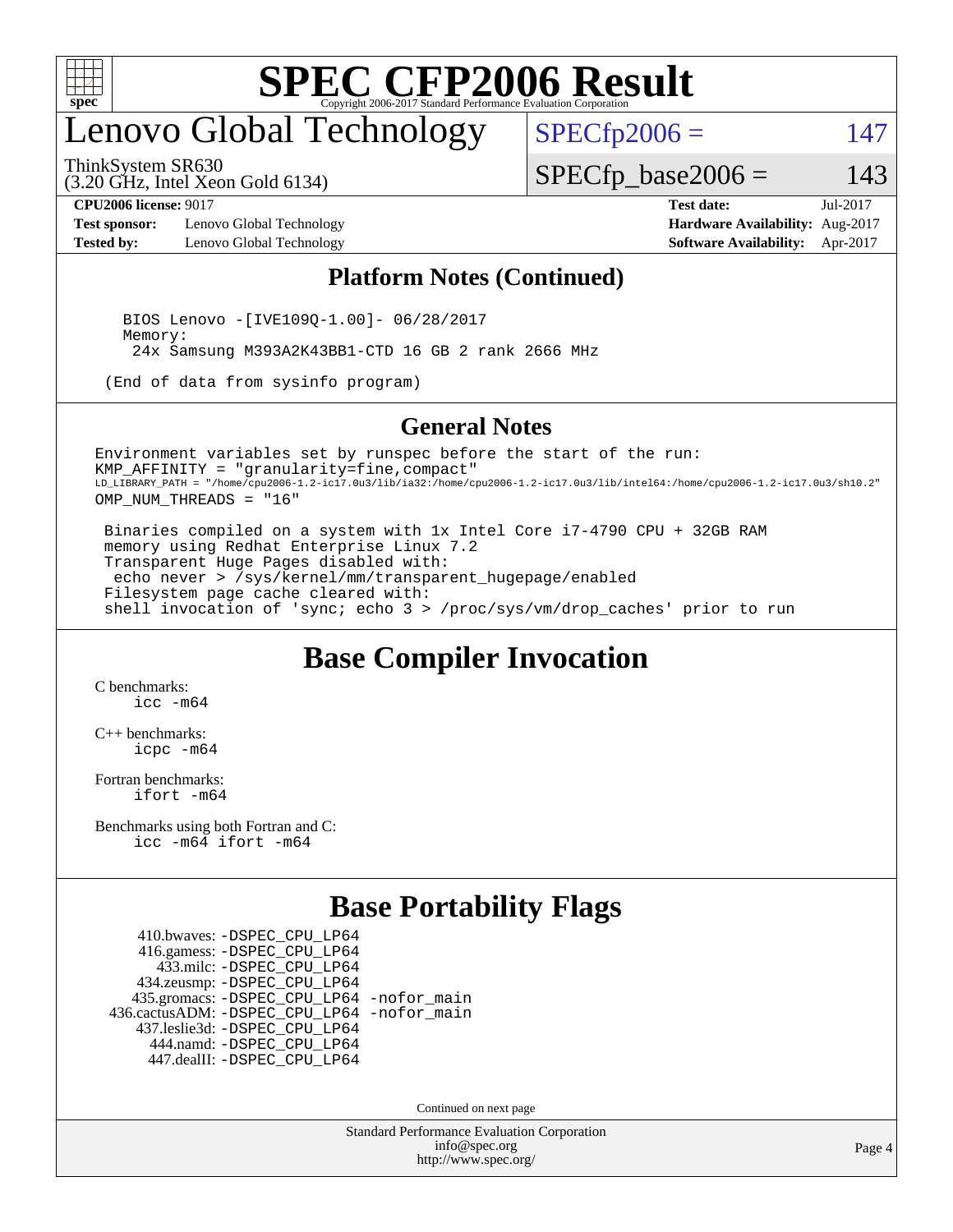

### enovo Global Technology

ThinkSystem SR630

(3.20 GHz, Intel Xeon Gold 6134)

 $SPECfp2006 = 147$  $SPECfp2006 = 147$ 

 $SPECTp\_base2006 = 143$ 

**[Test sponsor:](http://www.spec.org/auto/cpu2006/Docs/result-fields.html#Testsponsor)** Lenovo Global Technology **[Hardware Availability:](http://www.spec.org/auto/cpu2006/Docs/result-fields.html#HardwareAvailability)** Aug-2017

**[CPU2006 license:](http://www.spec.org/auto/cpu2006/Docs/result-fields.html#CPU2006license)** 9017 **[Test date:](http://www.spec.org/auto/cpu2006/Docs/result-fields.html#Testdate)** Jul-2017 **[Tested by:](http://www.spec.org/auto/cpu2006/Docs/result-fields.html#Testedby)** Lenovo Global Technology **[Software Availability:](http://www.spec.org/auto/cpu2006/Docs/result-fields.html#SoftwareAvailability)** Apr-2017

#### **[Base Portability Flags \(Continued\)](http://www.spec.org/auto/cpu2006/Docs/result-fields.html#BasePortabilityFlags)**

 450.soplex: [-DSPEC\\_CPU\\_LP64](http://www.spec.org/cpu2006/results/res2017q4/cpu2006-20170918-49554.flags.html#suite_basePORTABILITY450_soplex_DSPEC_CPU_LP64) 453.povray: [-DSPEC\\_CPU\\_LP64](http://www.spec.org/cpu2006/results/res2017q4/cpu2006-20170918-49554.flags.html#suite_basePORTABILITY453_povray_DSPEC_CPU_LP64) 454.calculix: [-DSPEC\\_CPU\\_LP64](http://www.spec.org/cpu2006/results/res2017q4/cpu2006-20170918-49554.flags.html#suite_basePORTABILITY454_calculix_DSPEC_CPU_LP64) [-nofor\\_main](http://www.spec.org/cpu2006/results/res2017q4/cpu2006-20170918-49554.flags.html#user_baseLDPORTABILITY454_calculix_f-nofor_main) 459.GemsFDTD: [-DSPEC\\_CPU\\_LP64](http://www.spec.org/cpu2006/results/res2017q4/cpu2006-20170918-49554.flags.html#suite_basePORTABILITY459_GemsFDTD_DSPEC_CPU_LP64) 465.tonto: [-DSPEC\\_CPU\\_LP64](http://www.spec.org/cpu2006/results/res2017q4/cpu2006-20170918-49554.flags.html#suite_basePORTABILITY465_tonto_DSPEC_CPU_LP64) 470.lbm: [-DSPEC\\_CPU\\_LP64](http://www.spec.org/cpu2006/results/res2017q4/cpu2006-20170918-49554.flags.html#suite_basePORTABILITY470_lbm_DSPEC_CPU_LP64) 482.sphinx3: [-DSPEC\\_CPU\\_LP64](http://www.spec.org/cpu2006/results/res2017q4/cpu2006-20170918-49554.flags.html#suite_basePORTABILITY482_sphinx3_DSPEC_CPU_LP64)

481.wrf: [-DSPEC\\_CPU\\_LP64](http://www.spec.org/cpu2006/results/res2017q4/cpu2006-20170918-49554.flags.html#suite_basePORTABILITY481_wrf_DSPEC_CPU_LP64) [-DSPEC\\_CPU\\_CASE\\_FLAG](http://www.spec.org/cpu2006/results/res2017q4/cpu2006-20170918-49554.flags.html#b481.wrf_baseCPORTABILITY_DSPEC_CPU_CASE_FLAG) [-DSPEC\\_CPU\\_LINUX](http://www.spec.org/cpu2006/results/res2017q4/cpu2006-20170918-49554.flags.html#b481.wrf_baseCPORTABILITY_DSPEC_CPU_LINUX)

#### **[Base Optimization Flags](http://www.spec.org/auto/cpu2006/Docs/result-fields.html#BaseOptimizationFlags)**

[C benchmarks](http://www.spec.org/auto/cpu2006/Docs/result-fields.html#Cbenchmarks): [-xCORE-AVX2](http://www.spec.org/cpu2006/results/res2017q4/cpu2006-20170918-49554.flags.html#user_CCbase_f-xCORE-AVX2) [-ipo](http://www.spec.org/cpu2006/results/res2017q4/cpu2006-20170918-49554.flags.html#user_CCbase_f-ipo) [-O3](http://www.spec.org/cpu2006/results/res2017q4/cpu2006-20170918-49554.flags.html#user_CCbase_f-O3) [-no-prec-div](http://www.spec.org/cpu2006/results/res2017q4/cpu2006-20170918-49554.flags.html#user_CCbase_f-no-prec-div) [-parallel](http://www.spec.org/cpu2006/results/res2017q4/cpu2006-20170918-49554.flags.html#user_CCbase_f-parallel) [-qopt-prefetch](http://www.spec.org/cpu2006/results/res2017q4/cpu2006-20170918-49554.flags.html#user_CCbase_f-qopt-prefetch)

[C++ benchmarks:](http://www.spec.org/auto/cpu2006/Docs/result-fields.html#CXXbenchmarks)

[-xCORE-AVX2](http://www.spec.org/cpu2006/results/res2017q4/cpu2006-20170918-49554.flags.html#user_CXXbase_f-xCORE-AVX2) [-ipo](http://www.spec.org/cpu2006/results/res2017q4/cpu2006-20170918-49554.flags.html#user_CXXbase_f-ipo) [-O3](http://www.spec.org/cpu2006/results/res2017q4/cpu2006-20170918-49554.flags.html#user_CXXbase_f-O3) [-no-prec-div](http://www.spec.org/cpu2006/results/res2017q4/cpu2006-20170918-49554.flags.html#user_CXXbase_f-no-prec-div) [-qopt-prefetch](http://www.spec.org/cpu2006/results/res2017q4/cpu2006-20170918-49554.flags.html#user_CXXbase_f-qopt-prefetch)

[Fortran benchmarks](http://www.spec.org/auto/cpu2006/Docs/result-fields.html#Fortranbenchmarks):

[-xCORE-AVX2](http://www.spec.org/cpu2006/results/res2017q4/cpu2006-20170918-49554.flags.html#user_FCbase_f-xCORE-AVX2) [-ipo](http://www.spec.org/cpu2006/results/res2017q4/cpu2006-20170918-49554.flags.html#user_FCbase_f-ipo) [-O3](http://www.spec.org/cpu2006/results/res2017q4/cpu2006-20170918-49554.flags.html#user_FCbase_f-O3) [-no-prec-div](http://www.spec.org/cpu2006/results/res2017q4/cpu2006-20170918-49554.flags.html#user_FCbase_f-no-prec-div) [-parallel](http://www.spec.org/cpu2006/results/res2017q4/cpu2006-20170918-49554.flags.html#user_FCbase_f-parallel) [-qopt-prefetch](http://www.spec.org/cpu2006/results/res2017q4/cpu2006-20170918-49554.flags.html#user_FCbase_f-qopt-prefetch)

[Benchmarks using both Fortran and C](http://www.spec.org/auto/cpu2006/Docs/result-fields.html#BenchmarksusingbothFortranandC): [-xCORE-AVX2](http://www.spec.org/cpu2006/results/res2017q4/cpu2006-20170918-49554.flags.html#user_CC_FCbase_f-xCORE-AVX2) [-ipo](http://www.spec.org/cpu2006/results/res2017q4/cpu2006-20170918-49554.flags.html#user_CC_FCbase_f-ipo) [-O3](http://www.spec.org/cpu2006/results/res2017q4/cpu2006-20170918-49554.flags.html#user_CC_FCbase_f-O3) [-no-prec-div](http://www.spec.org/cpu2006/results/res2017q4/cpu2006-20170918-49554.flags.html#user_CC_FCbase_f-no-prec-div) [-parallel](http://www.spec.org/cpu2006/results/res2017q4/cpu2006-20170918-49554.flags.html#user_CC_FCbase_f-parallel) [-qopt-prefetch](http://www.spec.org/cpu2006/results/res2017q4/cpu2006-20170918-49554.flags.html#user_CC_FCbase_f-qopt-prefetch)

#### **[Peak Compiler Invocation](http://www.spec.org/auto/cpu2006/Docs/result-fields.html#PeakCompilerInvocation)**

[C benchmarks](http://www.spec.org/auto/cpu2006/Docs/result-fields.html#Cbenchmarks): [icc -m64](http://www.spec.org/cpu2006/results/res2017q4/cpu2006-20170918-49554.flags.html#user_CCpeak_intel_icc_64bit_bda6cc9af1fdbb0edc3795bac97ada53)

[C++ benchmarks:](http://www.spec.org/auto/cpu2006/Docs/result-fields.html#CXXbenchmarks) [icpc -m64](http://www.spec.org/cpu2006/results/res2017q4/cpu2006-20170918-49554.flags.html#user_CXXpeak_intel_icpc_64bit_fc66a5337ce925472a5c54ad6a0de310)

[Fortran benchmarks](http://www.spec.org/auto/cpu2006/Docs/result-fields.html#Fortranbenchmarks): [ifort -m64](http://www.spec.org/cpu2006/results/res2017q4/cpu2006-20170918-49554.flags.html#user_FCpeak_intel_ifort_64bit_ee9d0fb25645d0210d97eb0527dcc06e)

[Benchmarks using both Fortran and C](http://www.spec.org/auto/cpu2006/Docs/result-fields.html#BenchmarksusingbothFortranandC): [icc -m64](http://www.spec.org/cpu2006/results/res2017q4/cpu2006-20170918-49554.flags.html#user_CC_FCpeak_intel_icc_64bit_bda6cc9af1fdbb0edc3795bac97ada53) [ifort -m64](http://www.spec.org/cpu2006/results/res2017q4/cpu2006-20170918-49554.flags.html#user_CC_FCpeak_intel_ifort_64bit_ee9d0fb25645d0210d97eb0527dcc06e)

#### **[Peak Portability Flags](http://www.spec.org/auto/cpu2006/Docs/result-fields.html#PeakPortabilityFlags)**

Same as Base Portability Flags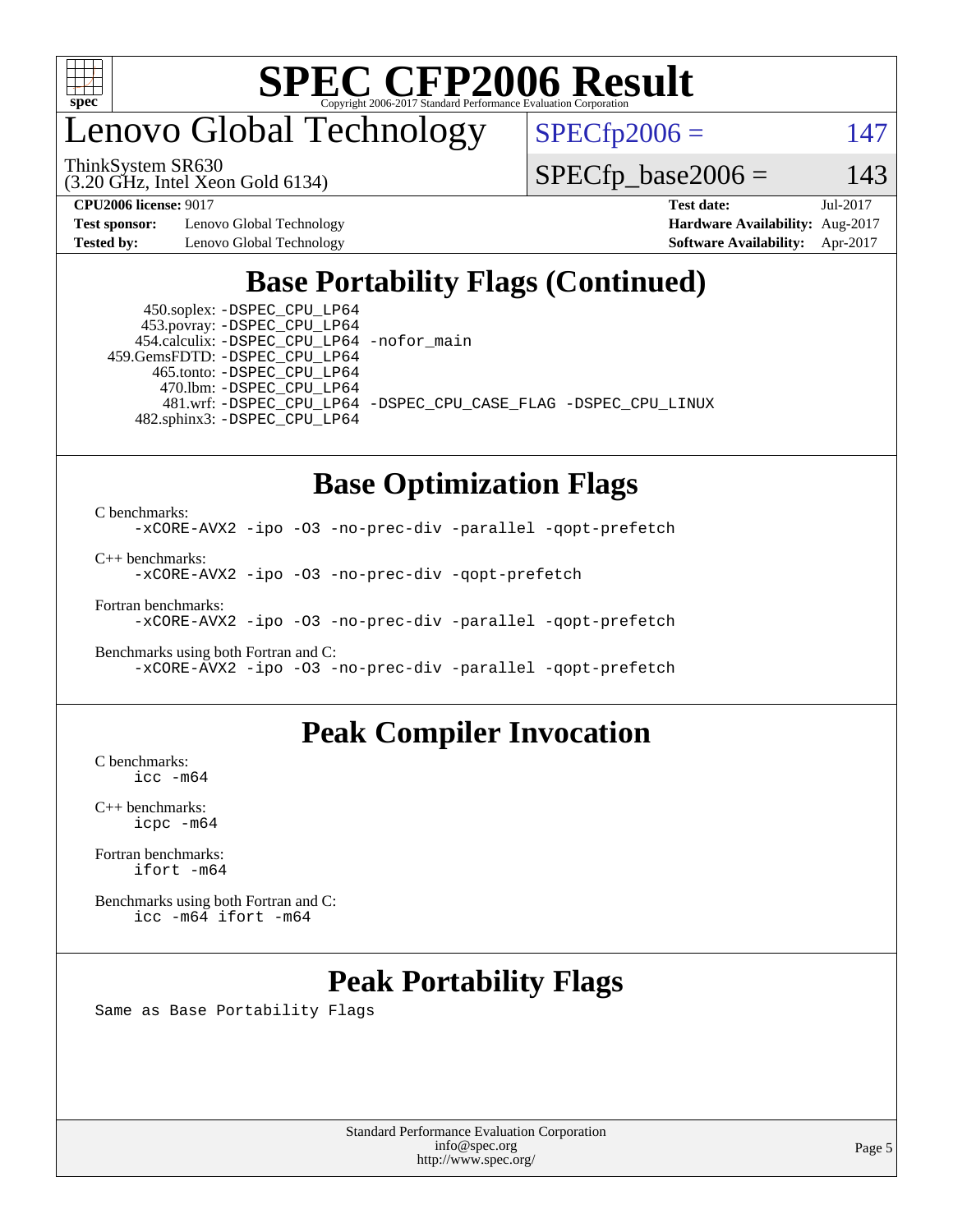

### enovo Global Technology

ThinkSystem SR630

(3.20 GHz, Intel Xeon Gold 6134)

 $SPECfp2006 = 147$  $SPECfp2006 = 147$ 

 $SPECTp\_base2006 = 143$ 

**[Test sponsor:](http://www.spec.org/auto/cpu2006/Docs/result-fields.html#Testsponsor)** Lenovo Global Technology **[Hardware Availability:](http://www.spec.org/auto/cpu2006/Docs/result-fields.html#HardwareAvailability)** Aug-2017 **[Tested by:](http://www.spec.org/auto/cpu2006/Docs/result-fields.html#Testedby)** Lenovo Global Technology **[Software Availability:](http://www.spec.org/auto/cpu2006/Docs/result-fields.html#SoftwareAvailability)** Apr-2017

**[CPU2006 license:](http://www.spec.org/auto/cpu2006/Docs/result-fields.html#CPU2006license)** 9017 **[Test date:](http://www.spec.org/auto/cpu2006/Docs/result-fields.html#Testdate)** Jul-2017

#### **[Peak Optimization Flags](http://www.spec.org/auto/cpu2006/Docs/result-fields.html#PeakOptimizationFlags)**

[C benchmarks](http://www.spec.org/auto/cpu2006/Docs/result-fields.html#Cbenchmarks):

433.milc: basepeak = yes

 $470$ .lbm: basepeak = yes

 $482$ .sphinx3: basepeak = yes

[C++ benchmarks:](http://www.spec.org/auto/cpu2006/Docs/result-fields.html#CXXbenchmarks)

 444.namd: [-prof-gen](http://www.spec.org/cpu2006/results/res2017q4/cpu2006-20170918-49554.flags.html#user_peakPASS1_CXXFLAGSPASS1_LDFLAGS444_namd_prof_gen_e43856698f6ca7b7e442dfd80e94a8fc)(pass 1) [-prof-use](http://www.spec.org/cpu2006/results/res2017q4/cpu2006-20170918-49554.flags.html#user_peakPASS2_CXXFLAGSPASS2_LDFLAGS444_namd_prof_use_bccf7792157ff70d64e32fe3e1250b55)(pass 2) [-xCORE-AVX2](http://www.spec.org/cpu2006/results/res2017q4/cpu2006-20170918-49554.flags.html#user_peakPASS2_CXXFLAGSPASS2_LDFLAGS444_namd_f-xCORE-AVX2)(pass 2)  $-par-num-threads=1(pass 1) -ipo(pass 2) -O3(pass 2)$  $-par-num-threads=1(pass 1) -ipo(pass 2) -O3(pass 2)$  $-par-num-threads=1(pass 1) -ipo(pass 2) -O3(pass 2)$  $-par-num-threads=1(pass 1) -ipo(pass 2) -O3(pass 2)$  $-par-num-threads=1(pass 1) -ipo(pass 2) -O3(pass 2)$  $-par-num-threads=1(pass 1) -ipo(pass 2) -O3(pass 2)$ [-no-prec-div](http://www.spec.org/cpu2006/results/res2017q4/cpu2006-20170918-49554.flags.html#user_peakPASS2_CXXFLAGSPASS2_LDFLAGS444_namd_f-no-prec-div)(pass 2) [-fno-alias](http://www.spec.org/cpu2006/results/res2017q4/cpu2006-20170918-49554.flags.html#user_peakCXXOPTIMIZEOPTIMIZE444_namd_f-no-alias_694e77f6c5a51e658e82ccff53a9e63a) [-auto-ilp32](http://www.spec.org/cpu2006/results/res2017q4/cpu2006-20170918-49554.flags.html#user_peakCXXOPTIMIZE444_namd_f-auto-ilp32)

447.dealII: basepeak = yes

 $450$ .soplex: basepeak = yes

```
 453.povray: -prof-gen(pass 1) -prof-use(pass 2) -xCORE-AVX2(pass 2)
         -par-num-threads=1-ipo-O3(pass 2)-no-prec-div(pass 2) -unroll4 -ansi-alias
```
[Fortran benchmarks](http://www.spec.org/auto/cpu2006/Docs/result-fields.html#Fortranbenchmarks):

```
410.bwaves: basepeak = yes
```

```
 416.gamess: -prof-gen(pass 1) -prof-use(pass 2) -xCORE-AVX2(pass 2)
         -par-num-threads=1-ipo-O3(pass 2)-no-prec-div(pass 2) -unroll2 -inline-level=0 -scalar-rep-
```
 $434$ .zeusmp: basepeak = yes

437.leslie3d: basepeak = yes

```
 459.GemsFDTD: -prof-gen(pass 1) -prof-use(pass 2) -xCORE-AVX2(pass 2)
            -par-num-threads=1-ipo-O3(pass 2)-no-prec-div(pass 2) -unroll2 -inline-level=0
            -qopt-prefetch -parallel
```

```
 465.tonto: -prof-gen(pass 1) -prof-use(pass 2) -xCORE-AVX2(pass 2)
       -par-num-threads=1-ipo-O3(pass 2)-no-prec-div-inline-calloc-qopt-malloc-options=3
       -auto -unroll4
```
[Benchmarks using both Fortran and C](http://www.spec.org/auto/cpu2006/Docs/result-fields.html#BenchmarksusingbothFortranandC):

435.gromacs: basepeak = yes

 $436.cactusADM:basepeak = yes$ 

Continued on next page

| <b>Standard Performance Evaluation Corporation</b> |
|----------------------------------------------------|
| info@spec.org                                      |
| http://www.spec.org/                               |